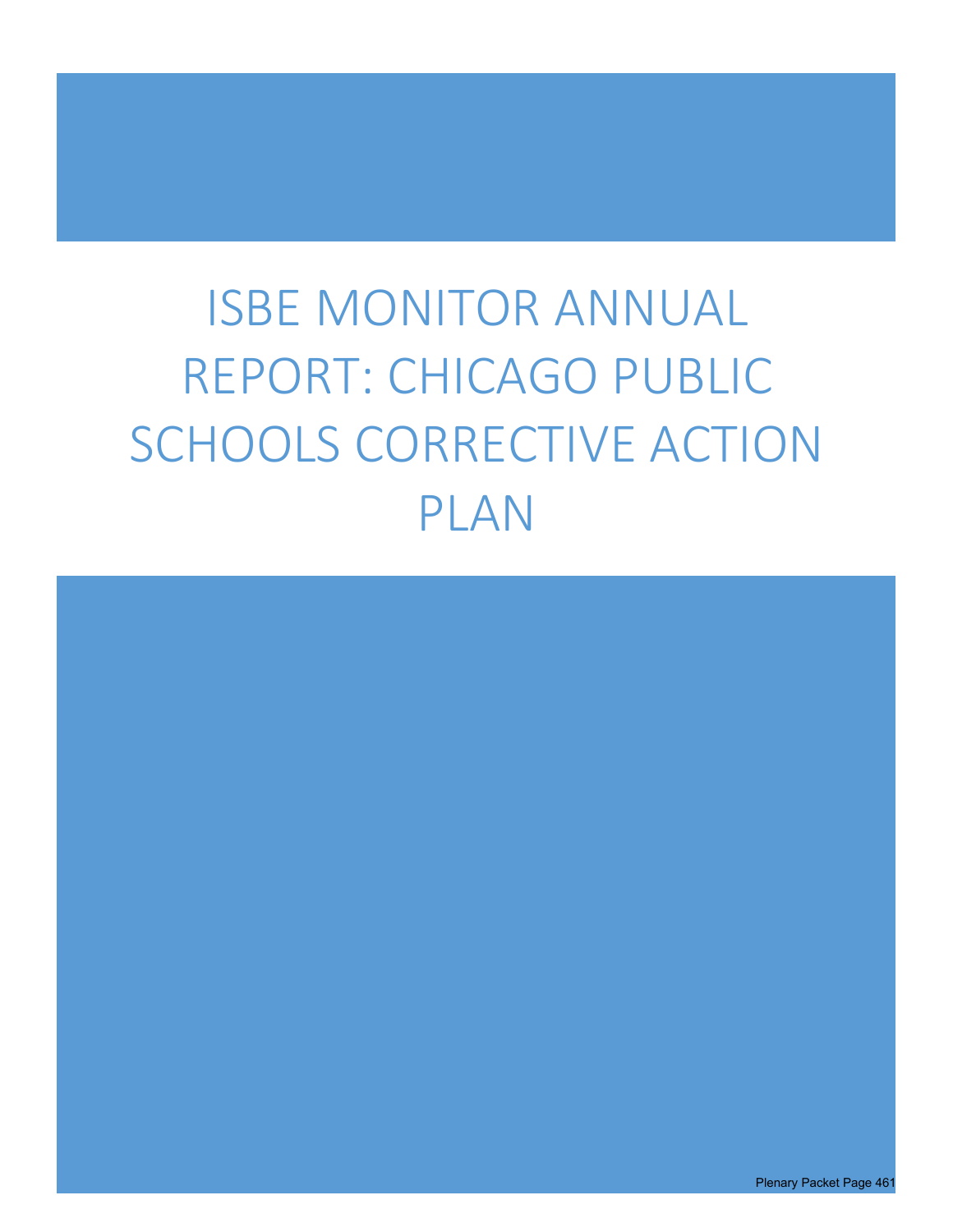# **Executive Summary**

The Illinois State Board of Education Monitor Annual Report (Report) highlights the progress and results of the Chicago Public Schools Corrective Action Plan from the 2018-19 school year (Corrective Action Plan). The Report provides background information regarding the Public Inquiry that was conducted by the Illinois State Board of Education (ISBE) during the 2017-18 school year.

The Report also provides information and updates on engagement activities and the specific components of the Corrective Action Plan, which addresses the following strands: **Strand A** – ISBE Appointed Monitor, **Strand B** – IEP Meetings, **Strand C** – Electronic IEP System Use, **Strand D** – Data Collection, **Strand E** – Procedural Manual and Guidance, **Strand F** – Budgeting, **Strand G** – Stakeholder Involvement, **Strand H** – Additional Training Plan, **Strand I** – Student Specific Corrective Action. Overarching items to note in connection with the above Strands include:

- The CPS electronic IEP system (SSM) no longer includes "locks and blocks," which prohibited IEP teams from accessing certain sections of electronic IEP document until obtaining certain administrative approval or a certain amount of time passed. One exception, however, is that the SSM system continues to include a required approval prior to placing a student in an environment where the student is removed from the general education placement for 100% of the school day, called a Separate Day School (SDS) placement by CPS. The Monitor continues to ensure this locked function does not constitute noncompliance with the IDEA.
- CPS' Procedural Manual has been updated with input from the ISBE Appointed Monitor. The CPS Procedural Manual , which was published in September 2018, contains the Board of Education of the City of Chicago's current policies, procedures, and guidelines for special education. The 2019-20 Procedural Manual is slated to be published in October 2019. The timing of the 2019-20 Procedural Manual provides the opportunity for the Manual to address and incorporate information on Student Specific Corrective Action.
- During the 2018-19 school year, CPS complied with a requirement to train staff members on developing legally compliant IEPs. The total number of staff trained to-date is 25,478. The training addressed the requirement to convene IEP teams with appropriate members and to make whole-team data-driven decisions by consensus and appropriate IEP procedures and determinations. The training sessions were also available via webinar, which remains accessible, and through which attendance was tracked. Beyond the mandated training for all staff, CPS convened additional trainings for a variety of audiences and stakeholders through its Law Conference, Case Manager Kickoff, Parent University workshops, and other venues.

The 2019-20 compliance monitoring activities build upon the established components of the Corrective Action Plan but focus on student specific corrective action. Overarching items to note in connection with 2019-20 compliance monitoring activities include: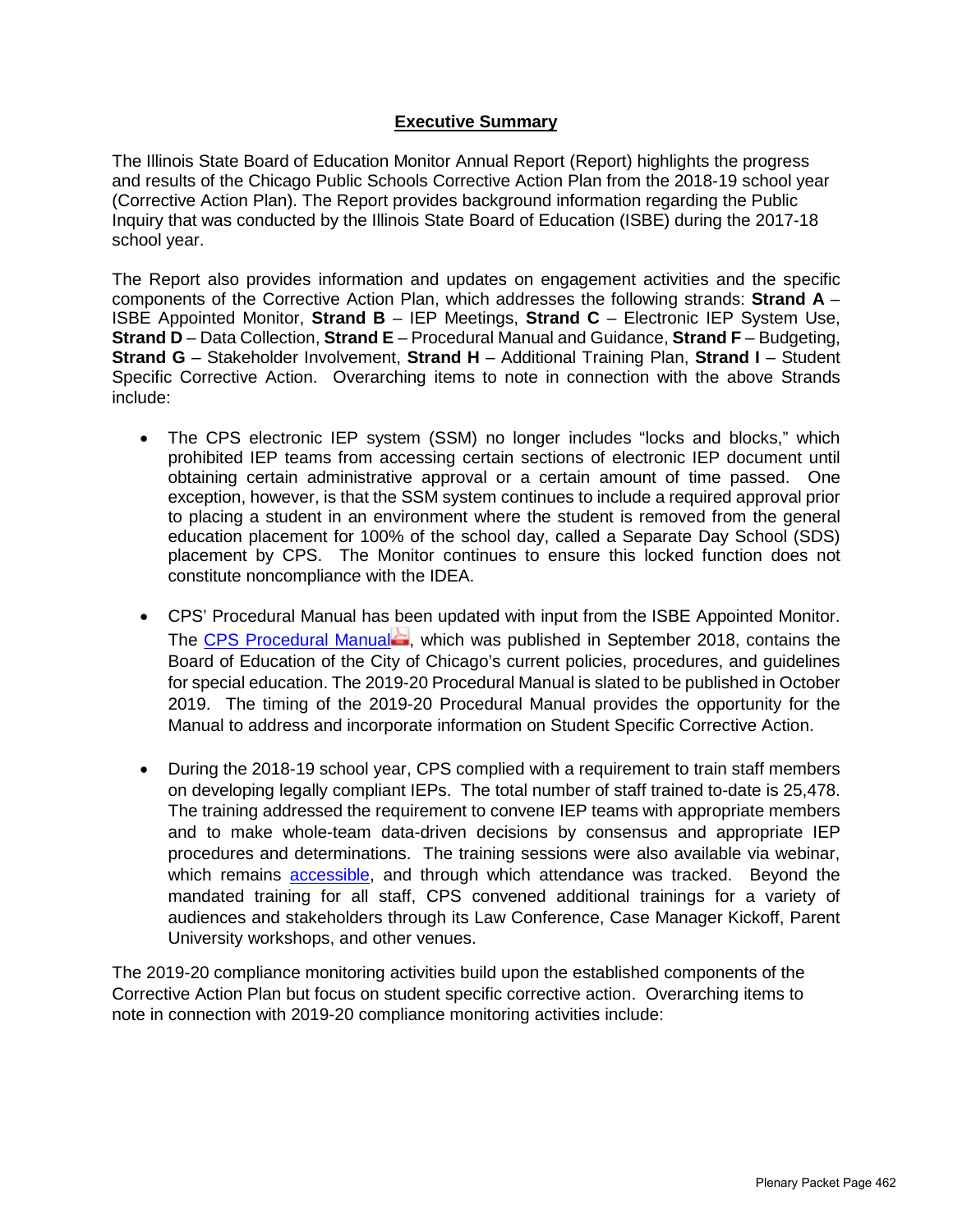- CPS continues to present a variety of trainings, with input and oversight from the ISBE Appointed Monitor, to ensure that IEP teams develop IEPs and corrective action plans that meet legal requirements.
- In September 2019, CPS is preparing to deliver correspondence to parents/guardians connected to the identification of students who may be eligible for student-specific corrective action. Student specific corrective action meetings are scheduled to begin in October 2019. Training for executing the student specific corrective action was provided during 2019-20 CPS Law Conference, convened for Principals, Assistant Principals, and other CPS Office of Diverse Learner Supports and Services (ODLSS) representatives, as well as during the 2019-20 Case Manager Kickoff, convened for the individual case managers of each school.

ISBE remains committed to ensuring that all students with disabilities receive a free appropriate education designed to meet their unique needs through public education in an equitable school environment where they are valued, supported, and encouraged.

# **Background**

# **Illinois State Board of Education Public Inquiry**

ISBE conducted a Public Inquiry regarding Chicago Public Schools' (CPS) special education policies and procedures. The Public Inquiry's 42-page Final Report issued detailed factual findings over the course of several months during a transparent investigative process including evidence and testimony provided by parents, special education advocates, and Chicago Public Schools staff. The Final Report addressed and discussed the findings regarding four primary issues identified earlier by the Public Inquiry Team:

- Whether **CPS's electronic IEP system**, either alone or in conjunction with CPS's Policies and Procedures, resulted in an unlawful denial or delay of required services or limitations on the required continuum of services to students;
- Whether CPS's **documentation and data collection requirements** resulted in unlawful denial or delay in the identification of eligibility or provision of special education and related services to students;
- Whether CPS's **budgeting system** resulted in unlawful denial or delay in the provision of special education and related services to students; and
- Whether CPS's **policies regarding transportation** resulted in an unlawful denial or delay in the provision of needed transportation services to students.

# **ISBE Monitor**

The ISBE Public Inquiry Team issued an 11-page Corrective Action Report in May 2018, which resulted in the appointment of an ISBE Appointed Monitor (Monitor) to implement ISBE's specified recommendations, serve as a liaison for special education between ISBE and CPS, and coordinate with ISBE staff to oversee compliance and technical assistance activities within CPS.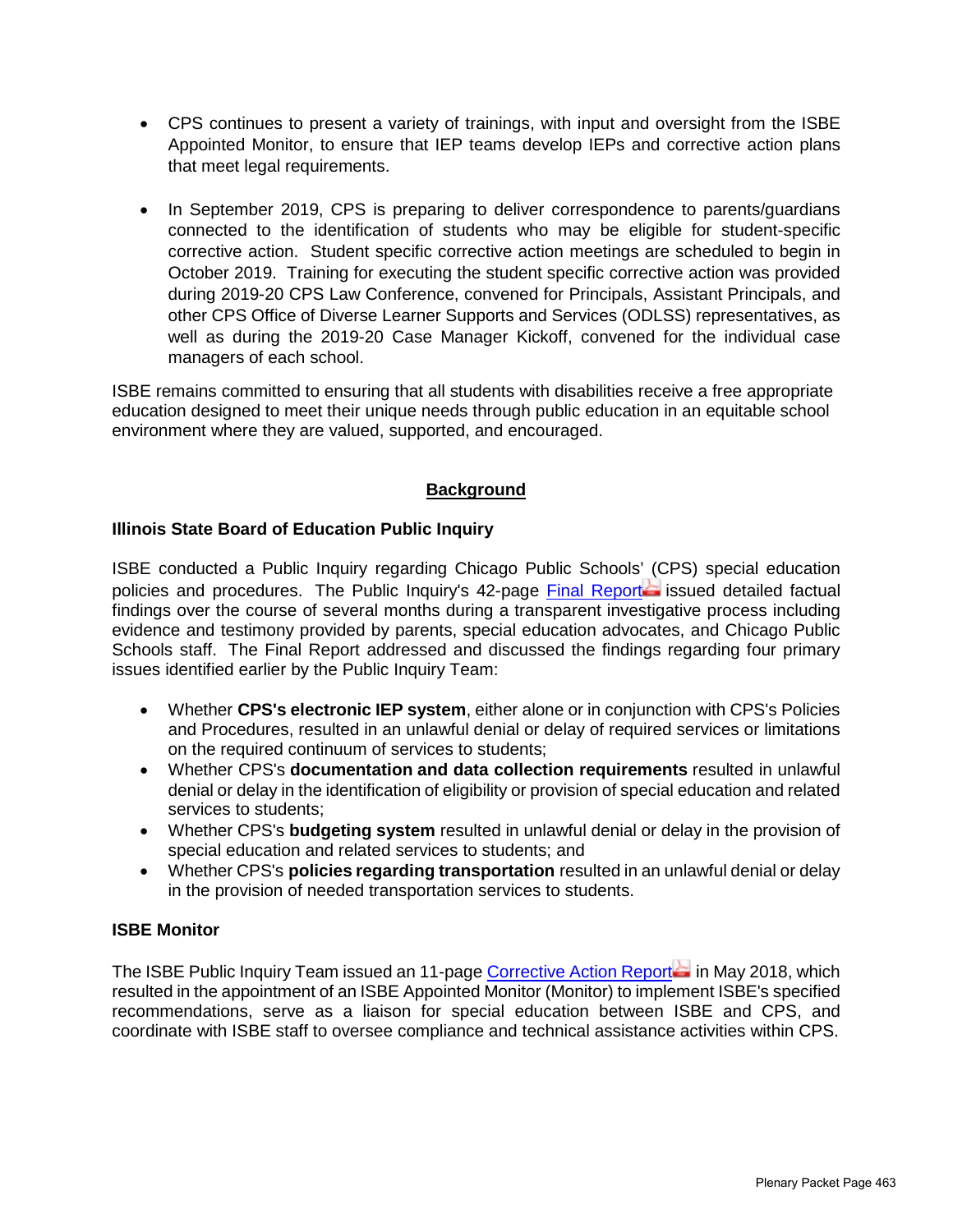The Monitor is also accessible to parents and CPS staff in the capacity that the Monitor gathers information regarding specific complaints or concerns related to special education practices and procedures within CPS. The Monitor utilizes this information to identify trends within specific schools, Networks, and departments in order to develop targeted corrective actions and CPS staff trainings.

The Monitor's role is not intended to supplant IEP team decisions, nor take the place of Parents' procedural remedies such as Mediation, State-based complaints, and Due Process hearings. The Monitor's primary role is to implement the recommendations pertaining to the specific issues identified by the Public Inquiry Team's findings.

# **CPS Demographic Information**

Illinois has approximately 2,001,529 students, <sup>1</sup> 289,903 of whom – roughly 15% (*see* **Fig. 1**) – are eligible to receive special education services through an Individualized Education Program (IEP). CPS, which serves approximately 372,214 students, is the largest school district in Illinois and the third largest school district in the United States. CPS has approximately 52,530 students – roughly 14% (*see* **Fig. 1**) – who are eligible to receive special education services through an IEP.





<sup>1</sup> Demographic data is taken from the most recent publish Illinois Report Card.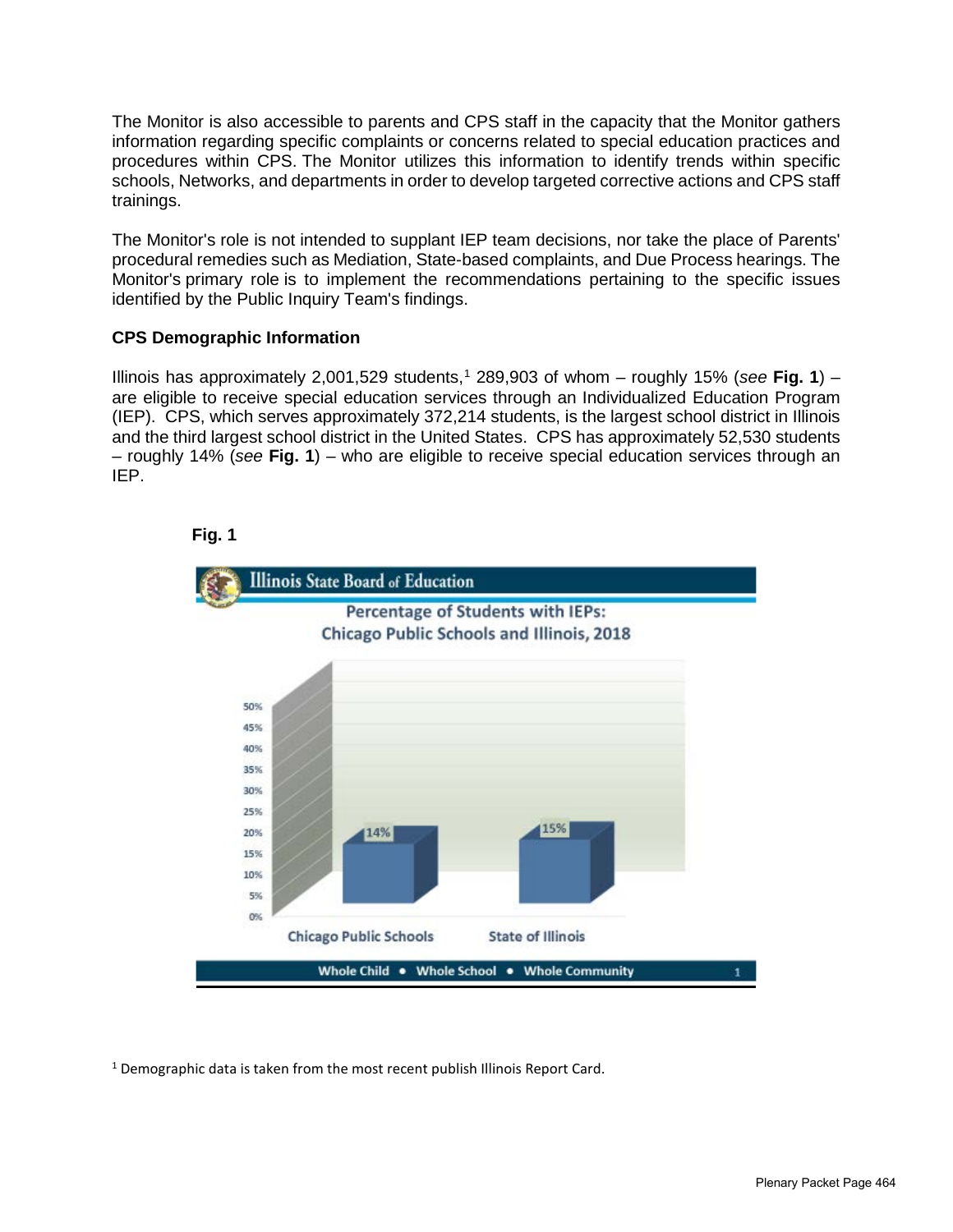CPS' IEP-eligible students comprise 18% of the total number of special education students served in the State of Illinois. *See* **Fig. 2.**



# **Corrective Action Plan Status Update**

The Corrective Action Plan is organized into nine strands, organized as Stands A through I. Each Strand corresponds to a specific section of the Corrective Action and Recommendation section of the Corrective Action Report: **Strand A** – ISBE Appointed Monitor, **Strand B** – IEP Meetings, **Strand C** – Electronic IEP System Use, **Strand D** – Data Collection, **Strand E** – Procedural Manual and Guidance, **Strand F** – Budgeting, **Strand G** – Stakeholder Involvement, **Strand H** – Additional Training Plan, **Strand I** – Student Specific Corrective Action.

# **Strand A – ISBE Appointed Monitor**

ISBE appointed a Monitor to implement the provisions of corrective action and recommendations adopted in the Corrective Action Report. The Monitor's placement is monitored on an ongoing basis, and will be evaluated after three years, at which time ISBE will determined the necessity of the Monitor on a prospective basis.

# **Status**

ISBE appointed its Monitor on July 2, 2018. The Monitor is currently overseeing the compliance with each strand of the Corrective Action Report. ISBE is actively seeking to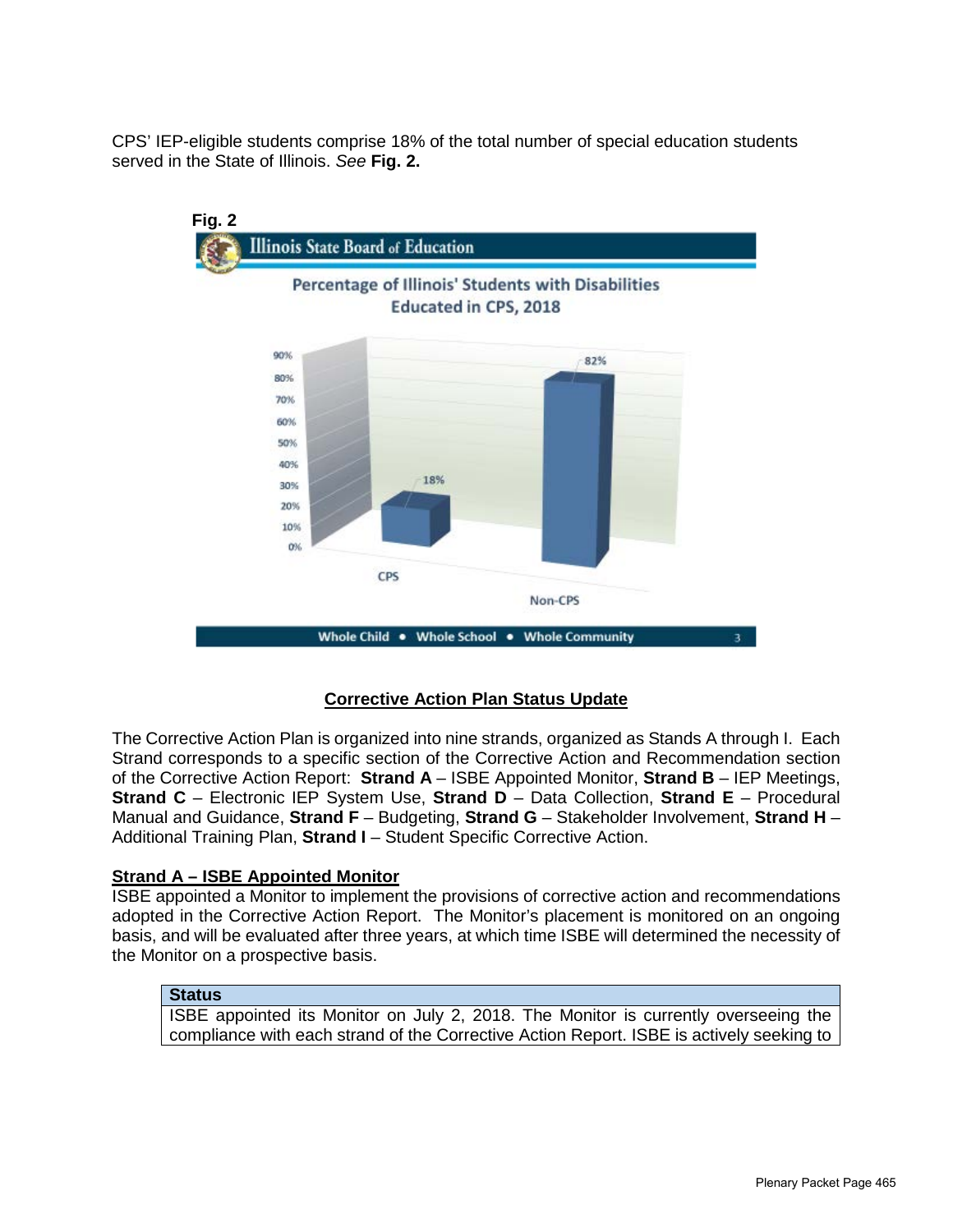hire two additional staff members to fulfill obligations under the Corrective Action Report, including overseeing the Student Specific Corrective Action Plan (**Strand I**).

In July 2018, a dedicated email address for the Monitor was created: isbemonitor@isbe.net. The Monitor oversees that account, as well as a webform that went live in September 2018, which can be utilized to anonymously submit reports and complaints via the ISBE Monitor website. The ISBE Corrective Action/Progress Monitoring website went live on September 19, 2018: https://www.isbe.net/monitor.

On July 20, 2018, the Monitor was given access to CPS' SSM system to independently monitor the system, access reports, and review CPS student IEPs throughout the school year. The level of access provided to the monitor is as an "Administrator," meaning the Monitor has access to all IEP content, evaluations, and most SSM-based District Reports.

Prior to the beginning of the 2018-19 school year, the Monitor reviewed and approved revisions to the CPS Procedural Manual prior to its release in September 2018. According to the Procedural Manual, its purpose is to provide "guidance on how to implement consistent, high quality, data driven, legally compliant special education and related services across the entire Chicago Public Schools (CPS) system…[and] contains the Board of Education of the City of Chicago's current policies, procedures and guidelines for special education and is aligned to the Individuals with Disabilities Education Act (IDEA), Illinois law and related regulations." The 2019-20 Procedural Manual is slated to be published in October 2019. The timing of the 2019-20 Procedural Manual provides the opportunity for the Manual to address and incorporate information on student specific corrective action (**Strand I**).

In July and August 2018, through the 2018-19 school year, and during July and August 2019, CPS provided the Monitor with the dates for all trainings related to special education. In January and February 2019, the Monitor reviewed materials relating to progress monitoring and attended one of the first training sessions.

The monitor attends meetings on a weekly, monthly, and quarterly basis as described further under Strand G of this Report.

In addition to publishing this Report, the Monitor published monthly reports via the Monitor website.

ISBE is expanding the Monitoring team through additional hiring, which is ongoing. The expanded Monitoring in Year Two of the Corrective Action will coincide with the Monitor's duties, which include the review of student specific corrective action determinations made by CPS IEP teams.

# **Strand B – IEP Meetings**

ISBE required that members of the IEP team who are necessary to make a decision be present at every IEP meeting, unless parents/guardians execute a valid excusal. The Corrective Action Report required the physical presence of the LEA representative – the individual with the authority to bind the school district – at the IEP meeting. ISBE also required that CPS' ODLSS District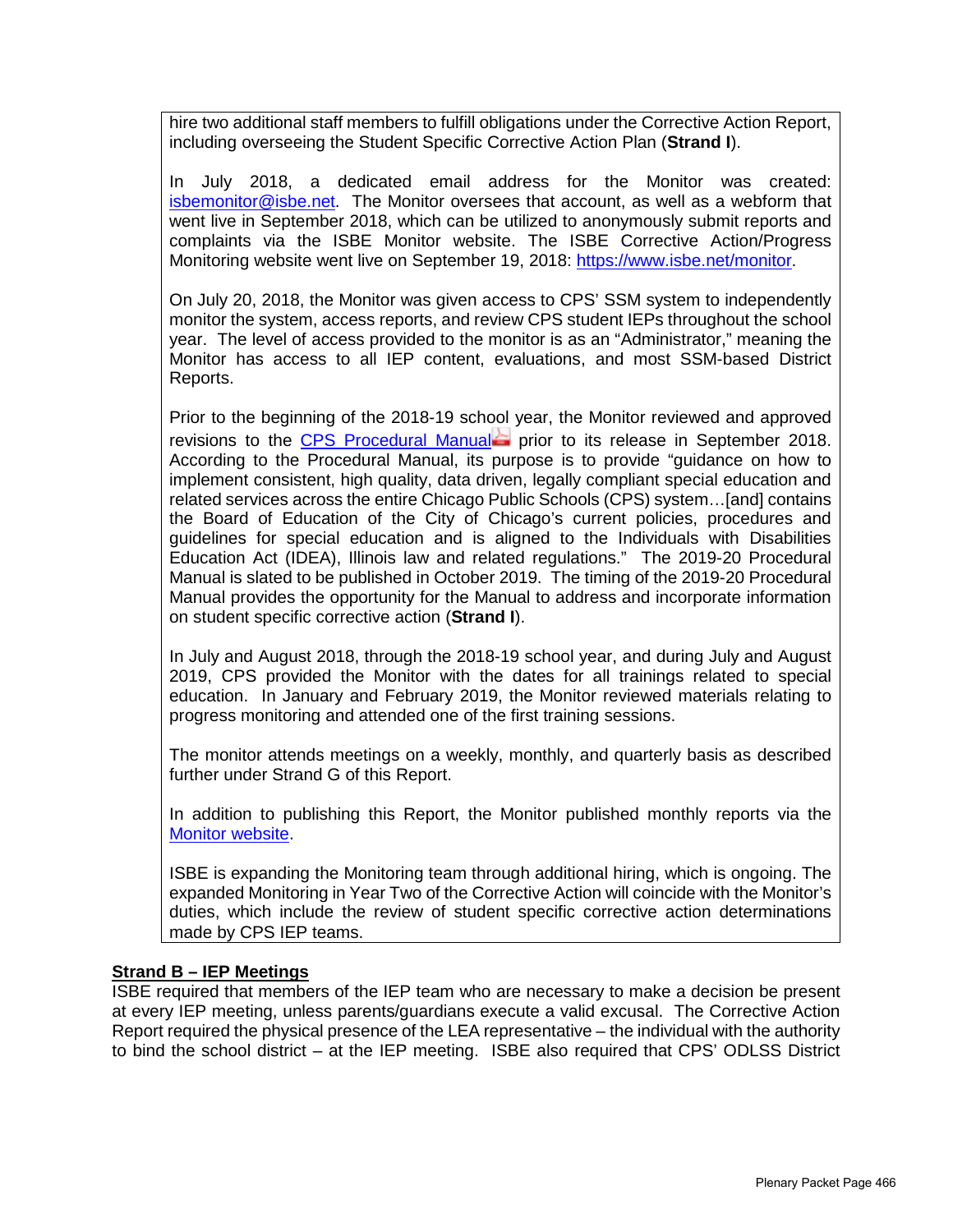Representatives receive training regarding facilitating IEP meetings, then provide similar training to Case Managers.

## **Status**

During summer 2018, ODLSS offered 13, three-hour IEP development training sessions across all District Networks on June 25, 2018; July 11-12, 17-20, 23, 25, and 31, 2018; August 8, 20 and 30, 2018. The training addressed the requirement to convene IEP teams with appropriate members and to make whole-team decisions by consensus.

In collaboration with Key2Ed, ISBE provided training on IEP facilitation to all ODLSS District Representatives and ODLSS Parent Involvement Specialists on October 18, 2018.

Prior to the 2018-19 school year, CPS modified the SSM system to remove functions that were locked for IEP team users for particular periods of the year or required administrator authorization to open the function.<sup>2</sup> CPS personnel received training on the SSM changes prior to and during the 2018-19 school year.

The 2019-20 Case Manager Kickoff training included a session titled, "Facilitating IEP Meetings," which had an objective of training Case Managers on IEP facilitation, including setting a positive tone and creating environments that encourage meaningful parent participation.

During the 2018-19 school year, but focused during the second semester of the year, the Monitor attended IEP meetings per week to conduct compliance checks. The monitor selected meetings to attend based upon multiple measures, including requests by the Parent, District Representative (DR), or School. The Monitor also selected meetings based on concerns reported via written complaints and reports, including anonymous complaints. Total meetings attended during the 2018-19 school term was 66.

|                         | <b>School</b><br><b>Visits</b> | <b>IEP</b><br>meetings | Case<br><b>Manager</b><br><b>Meetings</b> | School-<br><b>Based</b><br><b>Corrective</b><br><b>Action</b> | Professional<br><b>Development</b><br><b>Meeting</b> | <b>Mediation</b> |
|-------------------------|--------------------------------|------------------------|-------------------------------------------|---------------------------------------------------------------|------------------------------------------------------|------------------|
| <b>December</b><br>2018 | 3                              |                        |                                           |                                                               |                                                      |                  |
| January 2019            | 6                              | $\overline{2}$         |                                           |                                                               |                                                      |                  |
| February 2019           | 3                              | 2                      |                                           |                                                               |                                                      |                  |
| <b>March 2019</b>       | 7                              | 2                      |                                           | 2                                                             |                                                      |                  |
| April 2019              | 3                              | 4                      | 2                                         |                                                               |                                                      |                  |
| May 2019                | 8                              | 8                      |                                           |                                                               |                                                      |                  |
| <b>June 2019</b>        |                                | 5                      |                                           |                                                               |                                                      |                  |
| <b>TOTALS</b>           | 31                             | 24                     |                                           | 5                                                             |                                                      |                  |

The Monitor will continue to attend IEP meetings in Year Two of the Corrective Action. ISBE is expanding the Monitoring team through additional hiring and the additional

<sup>2</sup> One locked function continues to exist in the SSM system. Approval continues to be needed prior to student placement in an environment where the student is removed from the general education placement for 100% of the school day, called a Separate Day School (SDS) placement by CPS.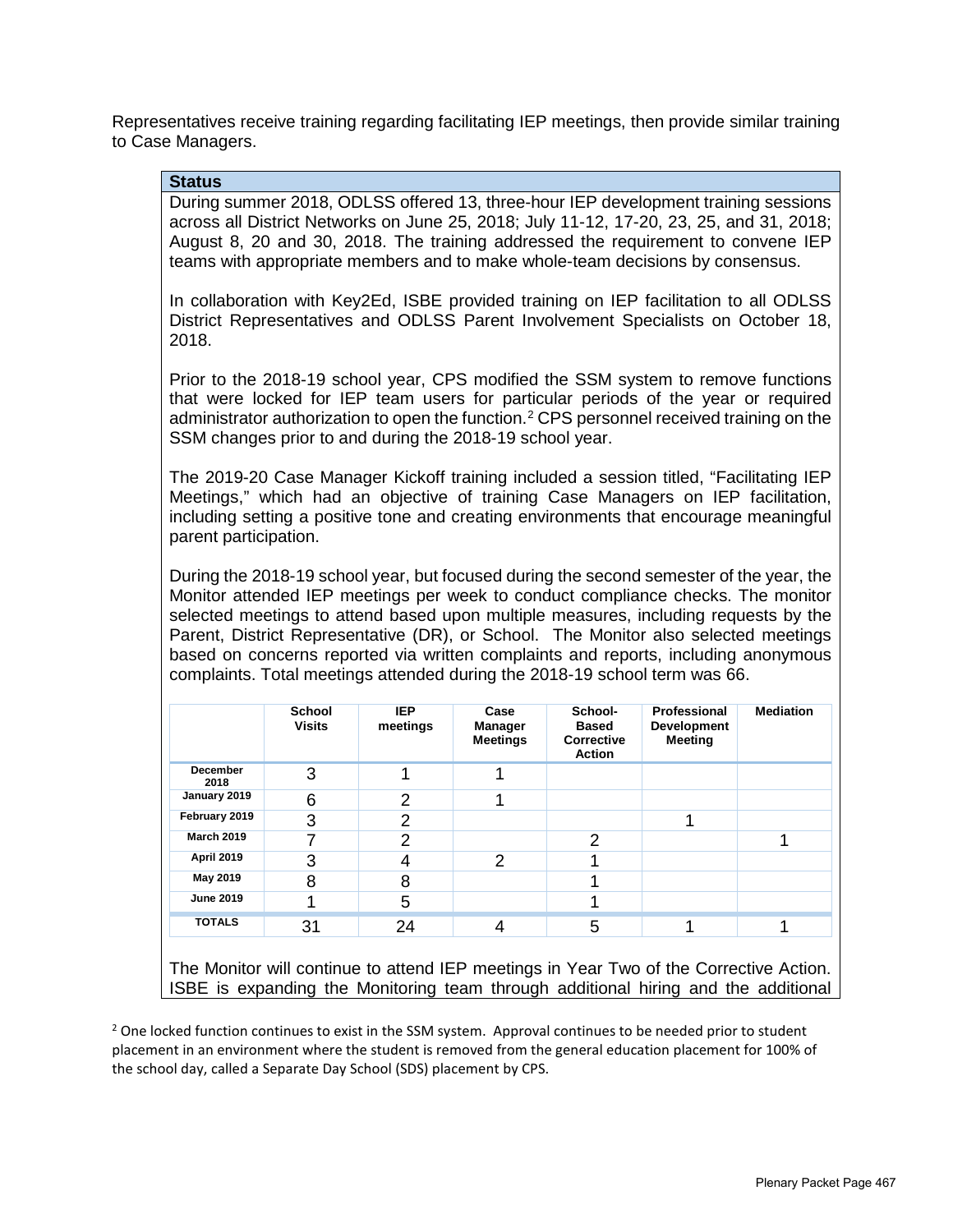Monitoring staff will, in part, review the IEP student specific corrective action determinations made by CPS IEP teams.

## **Strand C – Electronic IEP Use**

The Corrective Action Report outlines ISBE's requirement that CPS allow IEP teams full access to the SSM electronic IEP system (SSM) during the IEP meeting. The full access will allow IEP teams to enter decisions and information in the electronic system as determined by the team.

# **Status**

Previously, certain sections in the SSM system could not be accessed until a specific action was undertaken by an administrator in CPS or until a set period of time had elapsed. These restrictions were removed during and after the Public Inquiry. ISBE personnel confirmed removal of the SSM system "locks and blocks," and the inclusion of the IEP Notes page, during its review and approval of the revision to CPS' 2018-19 Procedural Manual and during the Public Inquiry meetings convened on May 18, 2018, June 1, 2018, and June 20, 2018. One locked function continues to exist in the SSM system. Approval continues to be needed prior to student placement in an environment where the student is removed from the general education placement for 100% of the school day, called a Separate Day School (SDS) placement by CPS. The Monitor continues to ensure this locked function does not constitute noncompliance with the IDEA.

Training has occurred in all levels of CPS, including administration, teaching personnel, related service providers, and families. All CPS Principals were trained on the SSM changes and the Procedural Manual revision, including new IEP team expectations, during the Summer CPS 2018 Law Conference that was presented by ODLSS and the CPS Law Department on July 11-13, 2018 and July 18-20, 2018. Citywide trainings on the SSM changes and the Procedural Manual revision were convened for all CPS teachers and related services providers on August 27 - 31, 2018. Two training sessions were held per day and the trainings were held on the North, South, and West sides of Chicago.

During summer 2018, ODLSS offered 13 IEP development training sessions across all District Networks on June 25, 2018; July 11-12, 17-20, 23, 25, and 31, 2018; August 8, 20, and 30, 2018. The training addressed the requirement to convene IEP teams with appropriate members and to make whole-team decisions by consensus and appropriate IEP procedures and determinations. ODLSS conducted in-person follow-up sessions for all Case Managers during the September 2018 Case Manager meetings. Case Manager meetings occur monthly for each CPS Network. The training sessions were also available via webinar, through which attendance was tracked via sign-in and delivery of certificates upon completion, and via an additional in-person session on November 2, 2018. In total, 25,478 CPS staff members were trained on the SSM changes and new expectations during the 2018-19 school year. The webinar remains available to staff on the ISBE and ODLSS websites.

Additional training on appropriate IEP procedures was also available to CPS staff and parents through Parent University training sessions. The Parent University provides six training sessions each month in different locations throughout Chicago, each featuring a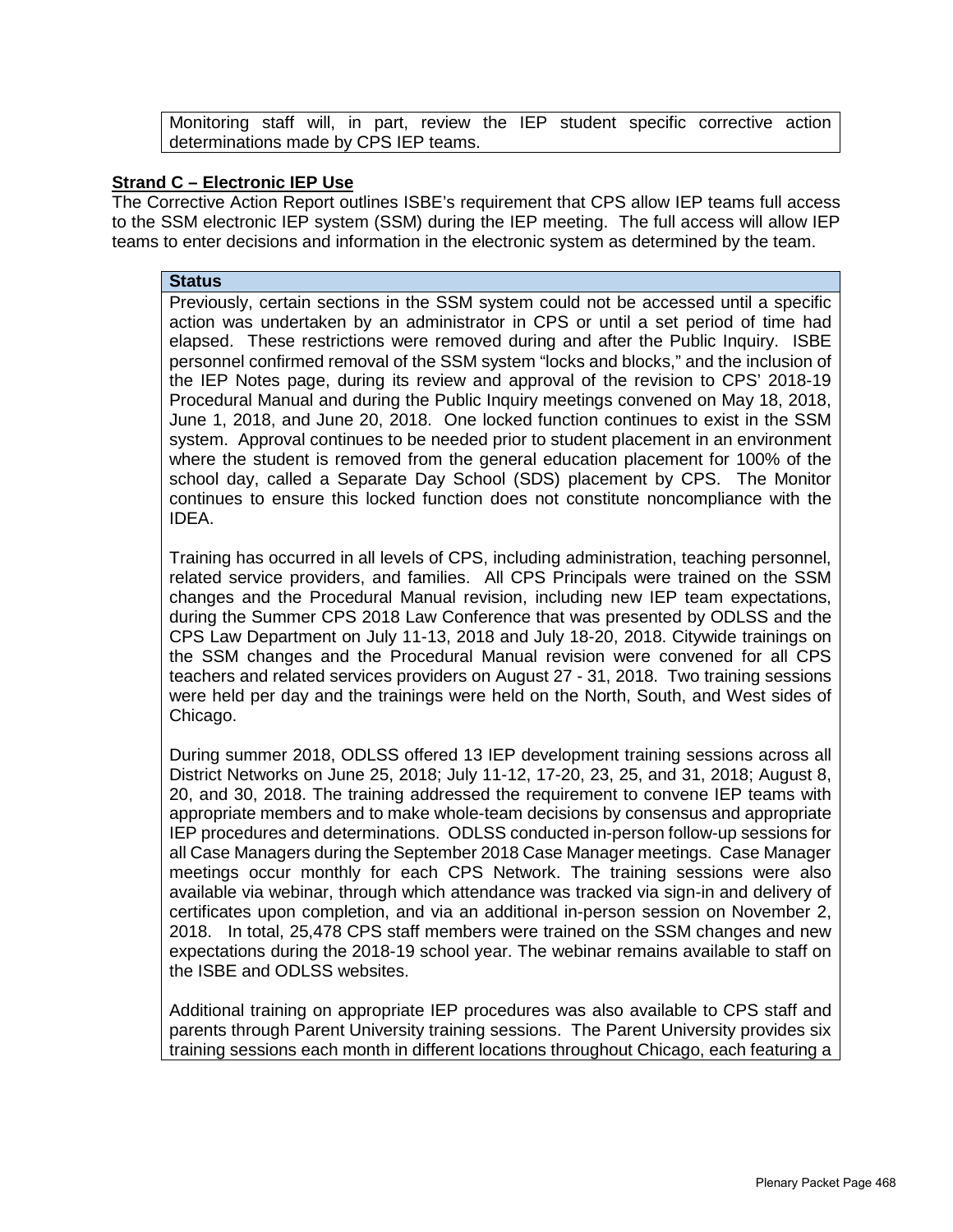different topic. IEP facilitation and meaningful participation has been highlighted throughout the Parent University Trainings.

All training materials, including the webinar, are available online on the Monitor website and the ODLSS website.

## **Strand D – Data Collection**

ISBE expects IEP teams to use data to support decisions.

#### **Status**

As described in Strand C, CPS provided 13 full-day data-based training sessions during the 2018-19 school year, which included sessions focused on "Progress Monitoring in Special Education," "Using Data to Address Challenging Behavior," and "Special Education Teacher 101 Tool Box."

Qualitative and quantitative data was defined and described in the ISBE-provided teacher training sessions and parent workshops. Training sessions on data-driven decisions will continue to be an area of focus during the 2019-20 school year to better equip IEP teams with information and resources to write high quality IEPs and to fully understand and integrate the critical purpose of progress monitoring.

ISBE is expanding the Monitoring team through additional hiring and the additional Monitoring staff will, in part, focus on obtaining and reviewing data connected to student specific corrective action determinations made by CPS IEP teams.

#### **Strand E – Procedural Manual and Guidance**

CPS' Procedural Manual, with appropriate translations, is to be updated and must be publicly posted on the CPS website, with printed copies available upon request.

#### **Status**

Prior to the beginning of the 2018-19 school year, the Monitor reviewed and approved revisions to the CPS Procedural Manual prior to its release in September 2018. According to the Procedural Manual, its purpose is to provide "guidance on how to implement consistent, high quality, data driven, legally compliant special education and related services across the entire Chicago Public Schools (CPS) system…[and] contains the Board of Education of the City of Chicago's current policies, procedures and guidelines for special education and is aligned to the Individuals with Disabilities Education Act (IDEA), Illinois law and related regulations." The 2019-20 Procedural Manual is slated to be published in October 2019. The timing of the 2019-20 Procedural Manual provides the opportunity for the Manual to address and incorporate information on student specific corrective action (**Strand I**).

The 2018-19 ODLSS Procedural Manual is available in English, Spanish, Urdu, Polish, Arabic, and Chinese. Appropriate translations of the October 2019 Procedural Manual are expected to be published contemporaneously with publication, or shortly thereafter.

#### **Strand F – Budgeting**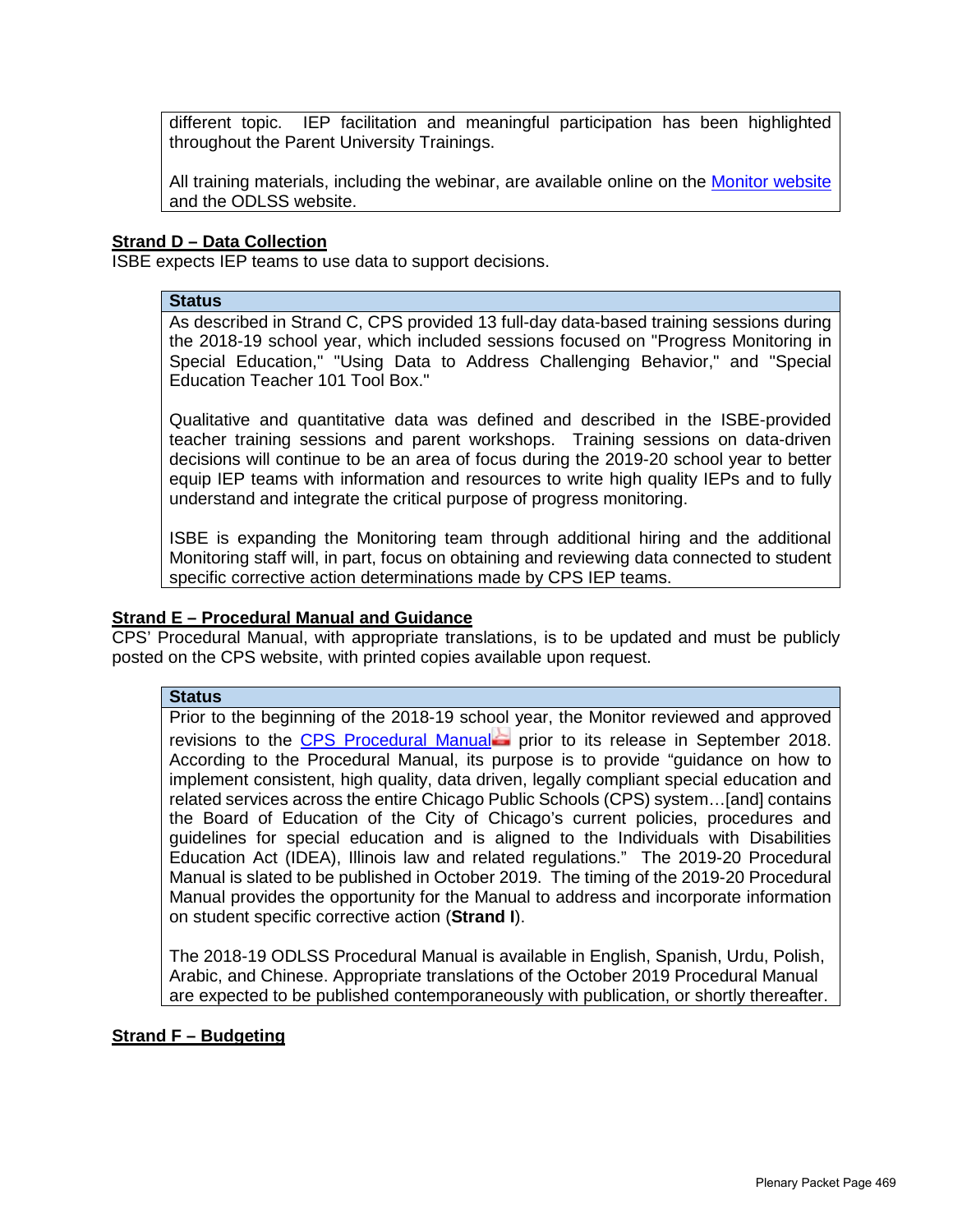ISBE reviewed CPS' budget plans for FY 2019, including the special education staffing/allocation formula, which must be clear and transparent.

## **Status**

ODLSS presented its staffing/allocation formula, as well as details of the position request and appeals process to ISBE during budget meetings in August 2018. ODLSS also compiled a comprehensive budget vision and position request processes for the 2018- 19 school year and presented it to the ISBE Monitor over a number of sessions in fall 2018, as well as in January and February 2019. ISBE determined that the formula, position request process, and appeals process is clear and fair. To increase transparency, the Monitor recommended that ODLSS include the budget information in process in a webinar for public access. The webinar is posted on the ODLSS website and can be accessed via this link.

CPS published its FY 2019 budget in August 2018. Following publication, on August 13, 2018, and the Monitor met with the ODLSS Budget Team to review the FY19 special education position request and appeals processes and make any necessary corrections.

For CPS' FY 2019, position requests were submitted as follows:

- 224 **special education teachers**, of which, ODLSS approved 160 requests and denied 64 requests.
- 671 **paraprofessionals**, of which, CPS approved 507 requests and denied 164 requests.

Beginning on March 25, 2019, the post-budget appeals process commenced. During the post-budget appeals process, and as of June 25, 2019, appeals were submitted as follows:

- 84 **special education teachers**, of which CPS approved 35 and denied 23; 26 appeals were "pending review."
- 227 **paraprofessionals**, of which, CPS approved 129 and 66 denied; 32 appeals were "pending review."

## **Strand G – Stakeholder Involvement**

The Corrective Action Report addresses the expectation that CPS will engage with various stakeholder groups at regular intervals.

## **Status**

As a primary vehicle to gage CPS' response to the Corrective Action and in to determine compliance with Strand G, ISBE participates in meetings with stakeholders and constituents. Over the past year, the Monitor and ISBE personnel have met with:

Weekly Meetings

- **CPS leadership**: ISBE personnel meet on a weekly basis with a team of CPS personnel usually consisting of the ODLSS Chief, a Senior General Counsel, the ODLSS Executive Director and the Due Process Manager.
- **CPS District Representatives (DR)**: ISBE personnel meet on a weekly basis with DRs, who are CPS employees in the ODLSS who are responsible for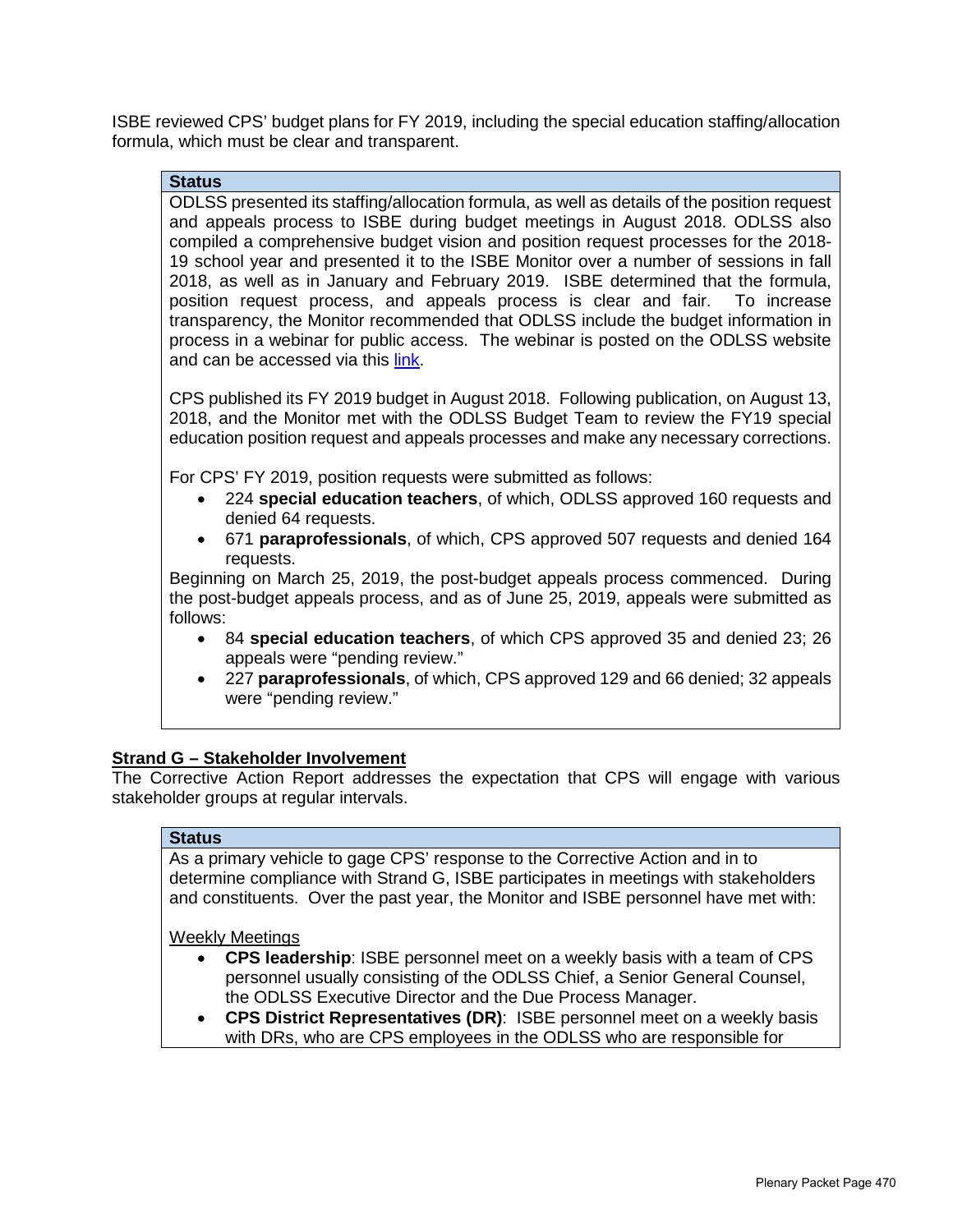providing oversight and guidance to networks, schools, and IEP teams to develop IEPs that meet legal requirements.

#### Monthly Meetings

- **CPS/Parent Advocate Group/CTU/SEIU**: On a monthly basis, ISBE personnel – including the Legal Officer, Director of Program Services, and the Monitor – meet with CPS officials and a stakeholder group consisting of representatives of the parent advocates, CTU, SEIU, and the CPAA.
- **CPS Special Education Advisory Council**: This Advisory Council is a volunteer group of CPS parents and caregivers who meet with ODLSS to discuss diverse learner issues and provide input to CPS on policy, training and special education programming that would be of interest to parents
- **CPS Parent University:** Parent Universities provide engagement to parents and community members to better engage in the learning process. The Parent Universities are free to the parents of CPS students and seek to improve educational outcomes for all students by establishing open communication and collaboration and providing capacity building opportunities.
- **CPS Network Chiefs and/or Principals**: CPS is divided into 13 elementary school networks (numbered 1-13) and four high school networks (numbered 14- 17), along with networks for Independent Schools Principals, Academy for Urban Leadership, and the Charter, Contract and Options School Network. The networks provide administrative support, strategic direction, and leadership to the schools within a set geographic coverage area and each are headed by a Network Chief and often a Deputy Network Chief.

#### Quarterly Meetings

• **Illinois Network of Charter Schools (INCS)**: INCS is an advocacy organization that engages a coalition of policymakers, school leaders, parents, and community members on issues impacting its charter members.

The Monitor and additional ISBE personnel will continue to attend these meetings during the 2019-20 school year.

## **Strand H – Additional Training Plan**

CPS is expected to initiate three-year training plan for staff regarding State and federal special education laws.

#### **Status**

Information on training sessions is addressed above in response to **Strands B** and **C**.

In summary, ISBE continues to assist in reviewing CPS' training on State and federal special education laws. Every year, Case Manager meeting materials include legal topics and mandates on instruction. Training at the Principals' Law Conference, occurred in the summers of 2018 and 2019 and included training on State and federal special education laws and the Corrective Action requirements. The Monitor is participating in the 2019-20 school year training plan and will attend training sessions accordingly.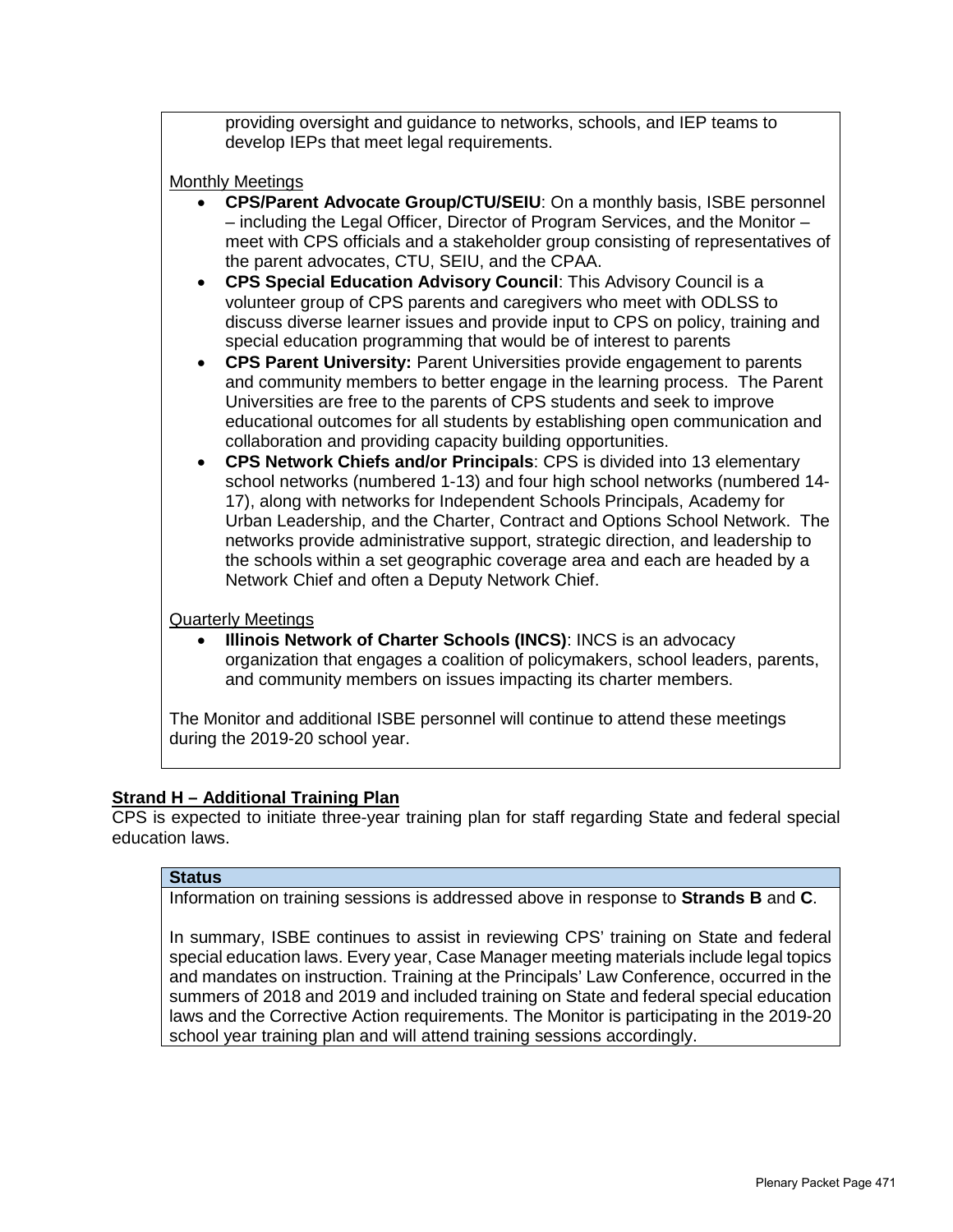# **Strand I – Student Specific Corrective Action**

Students whose services were delayed or denied as a result of practices that are inconsistent with the IDEA are to be identified and offered opportunity to remedy the delay or denial, when appropriate.

### **Status**

# **Overview**

The purpose of Student Specific Corrective Action (SSCA) is to identify and provide a remedy for students with disabilities who were adversely impacted during the 2016-17 and/or 2017-18 school years by special education procedural changes and "locks and blocks" in the electronic IEP system in one or more of the five areas identified by the ISBE Public Inquiry.

# **Identification**

With ISBE approval, CPS is using SSM data to identify a class of students who were potentially impacted in one or more of the five areas. Currently, approximately 13,000 students have been identified as potentially impacted in one or more of the five areas. CPS has been overly inclusive in their data pulls to ensure that potentially impacted students are not overlooked.

# **Notification**

ODLSS provided a list of students that have potentially been impacted to schools in early September 2019.

Parents will be notified in September 2019 regarding the SSCA process. Three different types of notices will be disseminated:

- A letter to parents of students identified by ODLSS as being potentially impacted,
- An additional letter to all parents of current students with disabilities with information regarding the SSCA process.
- A notice to all CPS parents/guardians regarding the SSCA process.

A parent/guardian may request that their child be considered for student specific corrective action if the parent/guardian believes their child was impacted by a denial and/or delay of services.

SSCA meetings will commence in October 2019.

## **Methodology**

## **IEP Meetings**

Beginning in October 2019, IEP teams will be responsible for conducting the SSCA meetings. Parents may request an SSCA meeting occur at any time. Absent parent request, the SSCA meetings may be held in conjunction with a student's annual IEP meeting. Mandatory IEP team members include parents, local school district representative, special education teacher, general education teacher, and any other member determined to have essential knowledge regarding the student to make a fully informed decision regarding SSCA.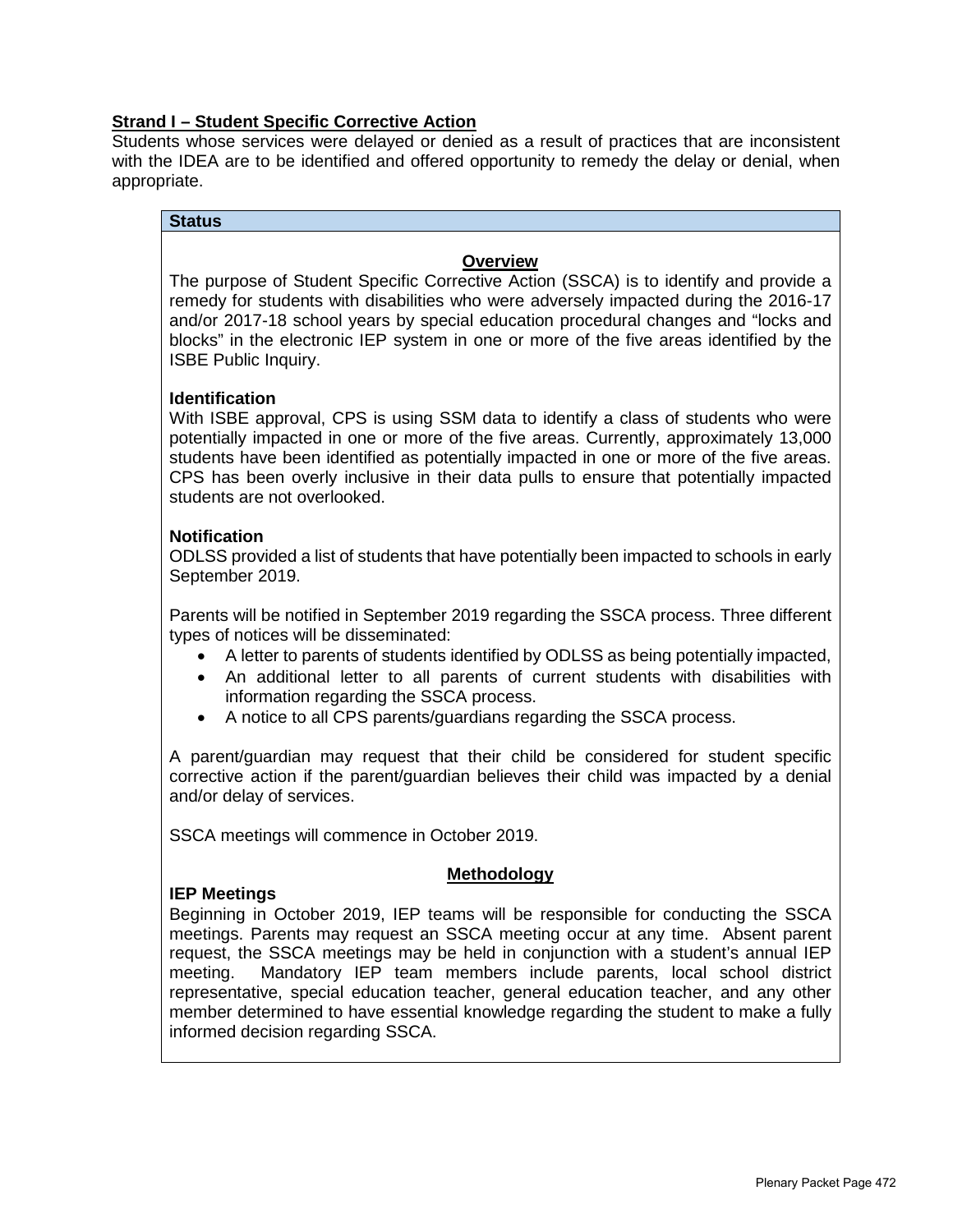The Notice of Conference for any IEP meeting that also includes an SSCA meeting must explicitly state the purpose of the meeting including the consideration of SSCA. The IEP team must determine if a denial/delay occurred *and* whether the student made expected progress in light of his/her unique circumstances. If those two conditions are met, a student will be eligible for remedies as determined by the IEP team.

# **2019-20: Goals and Objectives**

Based upon the outcomes from the 2018-19 corrective action, along with thoughtful consideration of the continuing need to take action that can create sustained and positive change in CPS' system of special education, ISBE is expanding Monitoring during the 2019-20 school year through additional hiring, monitoring CPS' student specific corrective action, and meeting the following goals and objectives. The following is not intended to be an exhaustive list of ISBE's goals and objectives during the second year of Corrective Action:

# **Conduct Student Specific Corrective Action Compliance Monitoring**

During the 2019-20 school year, ISBE will review student specific corrective action (SSCA) IEP documents from each CPS Network to review IEP teams' SSCA determinations and analysis. The Monitor will focus on schools that have high numbers of students who were identified by ODLSS as potentially impacted via data pulled in July and August, as described above under **Strand I**. The Monitor will also coordinate IEP reviews with the centralized ODLSS SSCA team, which is projected to consist of an ODLSS DR, an ODLSS attorney, an administrative assistant, and the ODLSS Parent Involvement Specialists. This team will be reviewing SSCA meeting compliance and decisions, as well as providing technical assistance to IEP teams and support to parents/guardians during the SSCA process. The Monitor will also focus on schools, if any, that parents, advocates, and/or CPS staff identify as problematic in their SSCA decision-making process or IEP team processes in general.

The Monitor retains the authority to overturn IEP team decisions granting or denying remedial opportunities, or she may direct the IEP team to conduct further analysis. The Monitor will also follow CPS' tracking of SSCA meetings and team decisions. It is anticipated that this tracking process will be accomplished by reviewing SSM reports that indicate which SSCA meetings have occurred at each school and across the District.

# **Track Data**

An utmost priority during the second year of the Corrective Action is ensuring that IEP teams are making data-driven decisions to meet students' needs, including their SSCA needs. The Monitor's initial data tracking will focus on, but not be limited to, the four main focus areas of the Corrective Action Report:

- Whether **CPS's electronic IEP system**, either alone or in conjunction with CPS's Policies and Procedures, resulted in an unlawful denial or delay of required services or limitations on the required continuum of services to students;
- Whether CPS's **documentation and data collection requirements** resulted in unlawful denial or delay in the identification of eligibility or provision of special education and related services to students;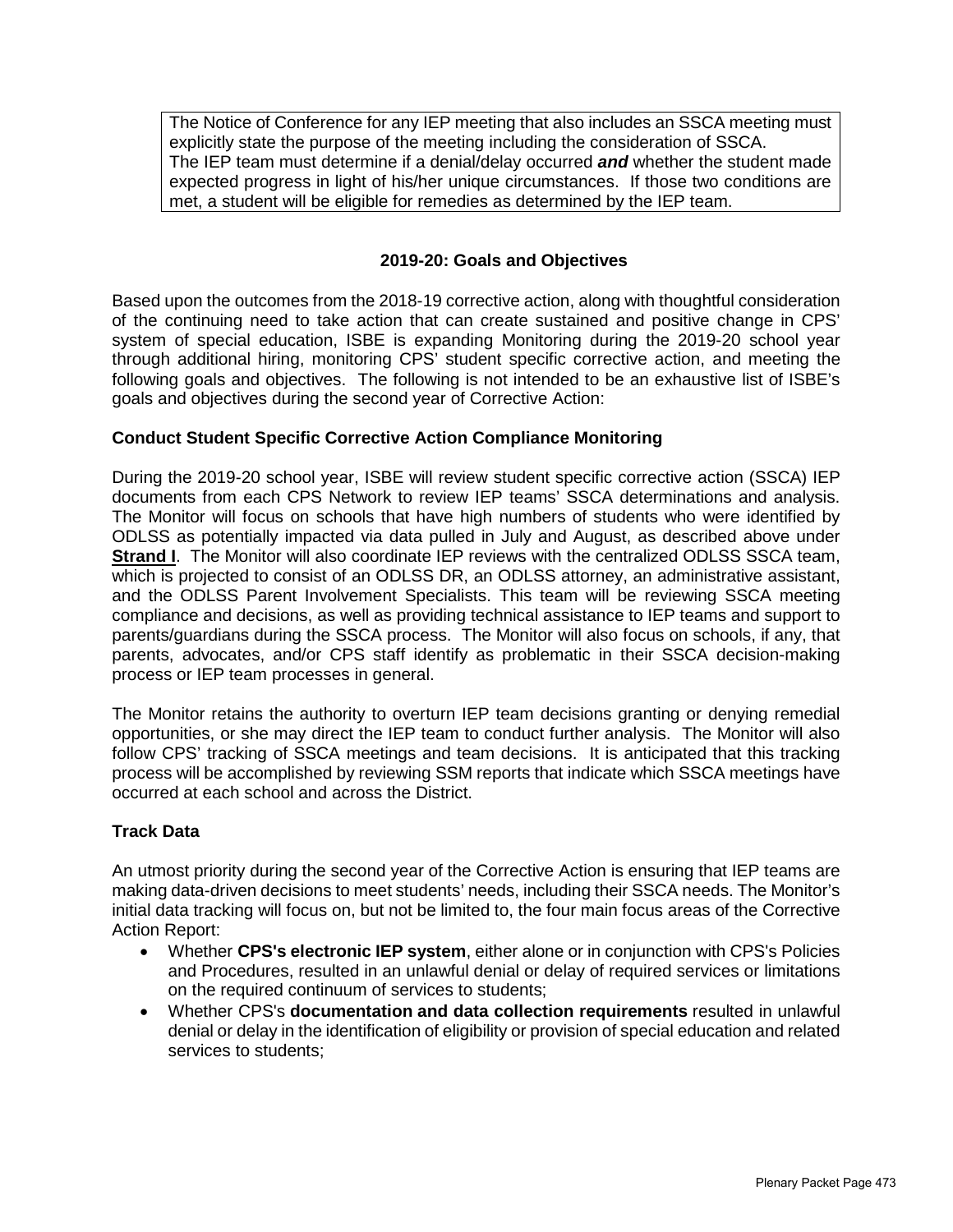- Whether CPS's **budgeting system** resulted in unlawful denial or delay in the provision of special education and related services to students; and
- Whether CPS's **policies regarding transportation** resulted in an unlawful denial or delay in the provision of needed transportation services to students

# **Provide and Monitor Additional Training**

The Monitor will continue to review and approve all special education related training materials. In addition, the Monitor will attend training sessions across CPS' Networks at the Monitor's discretion. The Monitor will continue to track the need for additional training based on observations at schools and IEP meetings, as well as the continued feedback and reports from parents/guardians, CPS staff, ODLSS staff, and ISBE colleagues.

Prior to October, ODLSS will record an SSCA training webinar that will be accessible to all CPS staff throughout the school year in order to assist them with the SSCA process, given that students' annual review meetings occur during every month of the school year.

In addition, ODLSS and ISBE are offering parents/guardians SSCA training at schools in six areas across Chicago at the September Parent University workshops. Daytime workshops will be held on September 11, 13, 24, 26, and 27, 2019, while an evening session will be offered on September 19, 2019. School locations are Richards High School, Cleveland Elementary School, Washington High School, Michele Clark High School, Bouchet Elementary School, and Bogan High School.

## **Deliver Guidance**

The Monitor will continue to oversee and provide guidance to CPS to effectively implement student specific corrective action with fidelity, fairness, and consistency across the District. As described above, the purpose of SSCA is to provide students whose services were delayed or denied, as defined in the Public Inquiry, with access to a remedy that addresses the specific delay or denial per the directives and guidance of the U.S. Department of Education's Office of Special Education Programs.

## **Deliver Professional Development**

Another Monitor goal is to further develop the Additional Training Plan (**Strand H**) by assisting CPS with professional development for the 2019-20 school year that addresses key special education issues within CPS. The professional development will focus on components of special education issues identified through mediations, State Complaints, and the reports to the Monitor submitted via the monitoring email (ISBEMONITOR@ISBE.NET) or ISBE's Form.

The Monitor met with the ODLSS professional development teams on three occasions over the summer to discuss these components, which led to planning for more robust training in progress monitoring methods, how to effectively utilize data to drive instruction and IEP development, and individualized development and implementation of accommodations and modifications. Other topics include: a focus on general education teacher input and implementation, data-based decision making with a focus on data-justified service minutes, student-based need for a significantly modified curriculum and communication of the school assignment process to